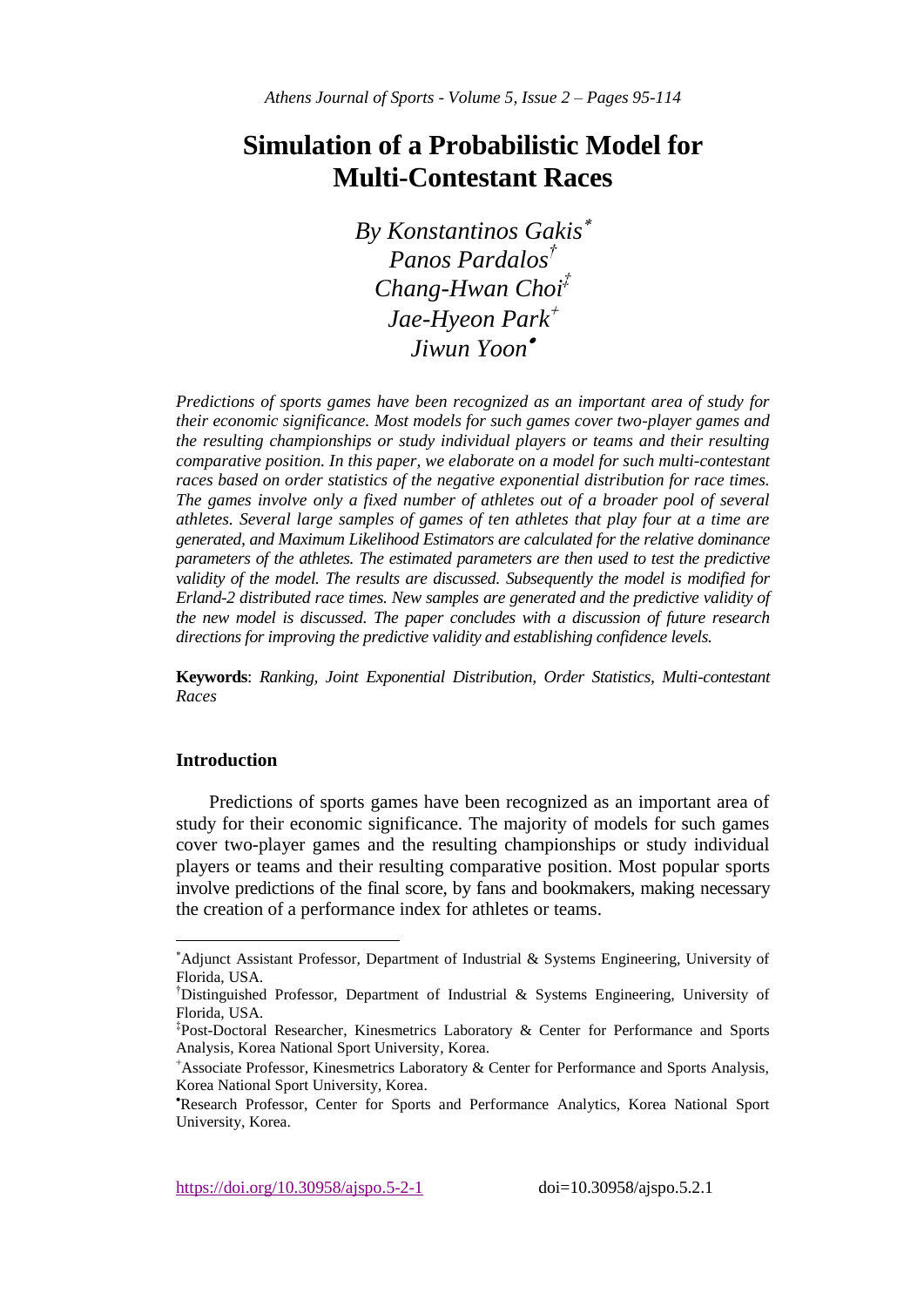A "multi-contestant" race is one where the athletes run to finish first by achieving the minimum time. Gakis et al. (2016) have presented a discussion of the general problem and have provided insight to the problem. Among the main points has been that most of the research and the literature have been concerned with two contestant games, in many cases with a score, where one wins and one loses or there can be a tie. Other kinds of sports are not based on one-to-one matches and the results are a classification. These are characterized as "multi-contestant races" or "games." For such games, prediction models become more complex, and usually they are based on physiological information about athletes. However, often it is necessary to predict results based only on easily available data, such as previous results, keeping a reliable model.

From a theoretical standpoint, multi-contestant races are difficult to study because they involve several random variables (the times or scores of the athletes), which in general cannot be assumed to be identically or independently distributed. The winner is usually the best (maximum or minimum) scorer. Thus the problem, in theoretical terms, is one of order statistics. Gakis et al. (2016) presented two theoretical models, which present a series of challenges and bring the promise of good predictions if further elaborated and appropriately applied.

The current work builds upon the theoretical model for independently (but not identically) distributed race times that follow an exponential distribution. Using well-established results about the distribution of the order statistics of the exponential distribution, it is shown that the proposed estimation approach can deliver very good results in predicting then ranking or relative strength of the athletes and thus predicting the winners of races.

In the next section, we present the literature review, where we connect our work to previous work on the same topic.

In section 3 we present the general methodological foundation of our work and in section 4 we present the specific model that has been employed and simulated.

In section 5 we describe our simulation experiments and in section 6 we present our conclusions.

Finally, in section 7 we discuss ongoing research and directions for potential future research that will expand on the presented results.

#### **Literature Review**

The literature on sports and games is very rich. We can categorize the literature in several ways, for instance depending on the types of models they are using, the objects they study, the purpose they serve, etc. Our current work is focused on predictions or forecasting of outcomes of sports. Rich literature exists to cover other topics, such as economics, valuation of athletes and teams, etc.

Sports forecasting is a diverse and rich field. What we are looking here is the *forecasting of game or contest outcomes*, not the return on investment or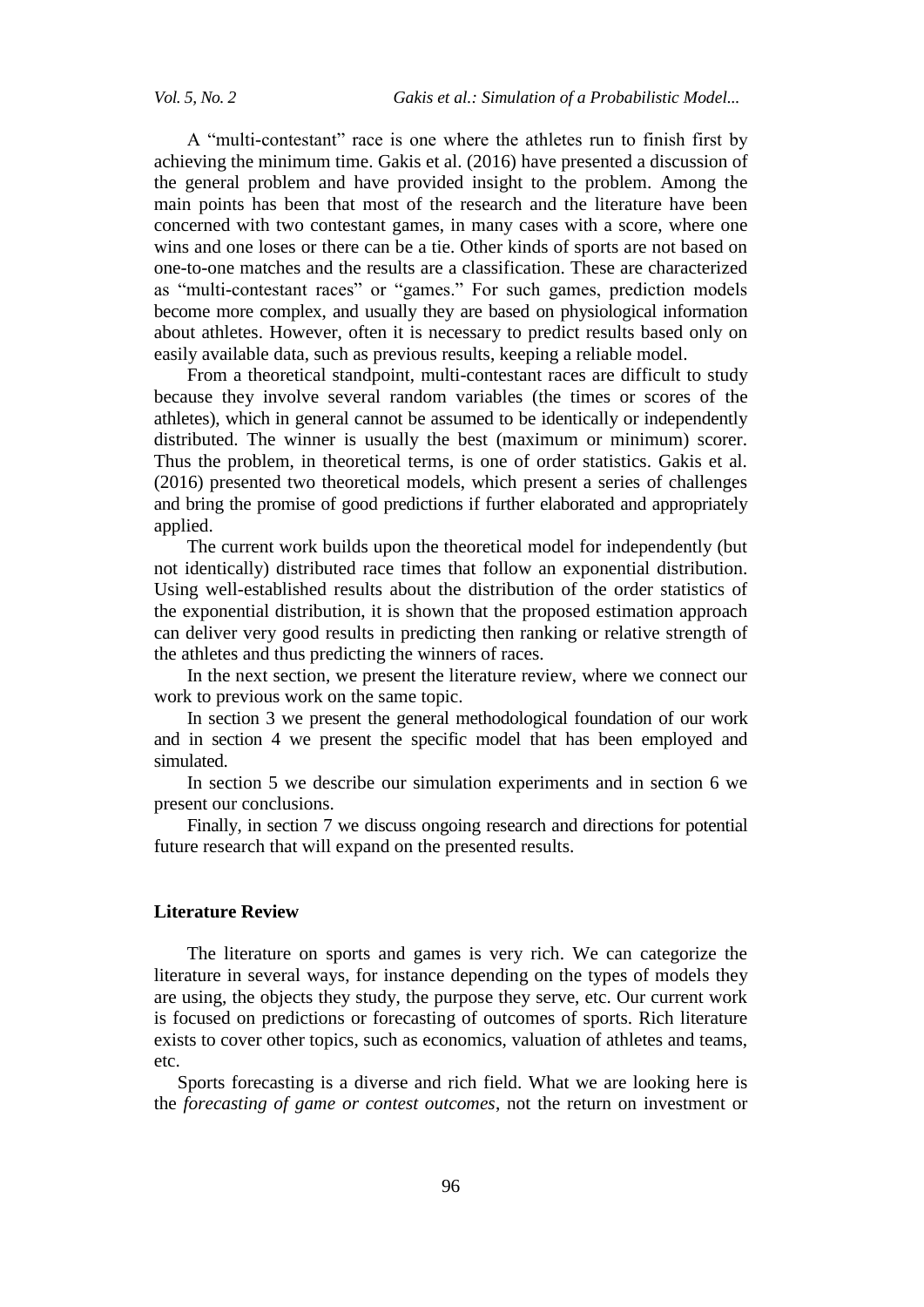the income that can be generated by teams, athletes or tournaments. Stekler, Sendor and Verlander (2010) present a concise and comprehensive account of the issues in sports forecasting. They have recognized that there are three approaches in making forecasts for sports:

- (1) Betting markets
- (2) Models
- (3) Experts

They review all three approaches for several types of sports and they present a comparison of their results, to the extent that this can be established through existing bibliography. Here, we limit ourselves to item (2), i.e. models. It should be noted that (1) and (3) are qualitative approaches with significant weight and predicting ability. Of the sports studied in this work only one falls into the category of multi-contestant games, namely that of horseracing. Other sports reviewed are: baseball, American football, basketball and soccer.

The forecasting may focus on a single game, or it may contain a series of games that may constitute a tournament or a championship. In the present work, we limit ourselves to forecasts of individual events (games, races or contests).

The forecasting analytical models are mostly based on past performance data. It has already been said that multi-contestant games have been much less studied that two-player games. Interestingly, horseracing is the type of multicontestant sport that has attracted more attention, presumably due to its financial importance in betting markets. Lessman, Sung and Johnson (2010) have recently presented a model for predicting outcomes in horseracing, which can be used for predictions in all multi-contestant sports. The model they present is based on a much earlier work by McFadden (1974), which in turn contains propositions presented in Luce and Suppes (1965). From these references, we can see that sports forecasting models can be drawn for a very broad spectrum of disciplines ranging from econometrics to quantitative or mathematical psychology. In the classical work of McFadden (1974), the problem tackled is that of qualitative choice and it is coined as "conditional logit estimation." So, Lessman, Sung and Johnson (2010) see their problem as a problem of choice behavior: the eventual outcome of a multi-contestant race is the result of successive "choices." Starting from an initial set of *n*  contestants, the winner is chosen, thus leaving *n-*1 contestants competing and successively reducing the number of contestants, until all contestants are ranked. The same problem seen from a probabilistic point of view can be seen as a problem of ranking order statistics. In an earlier work, Harville (1973) had presented a similar simpler approach for horse races, based on the same assumption of successive choice, without providing any further analysis of the factors that lead to winning. Chapman and Staelin (1982) are using the same basis in a different context to discuss a stochastic utility model and address the issue of the data supporting data set. The methodology of McFadden (1974) allows for a further analysis or explanation of the parameters of the race, such as the rider, the track etc.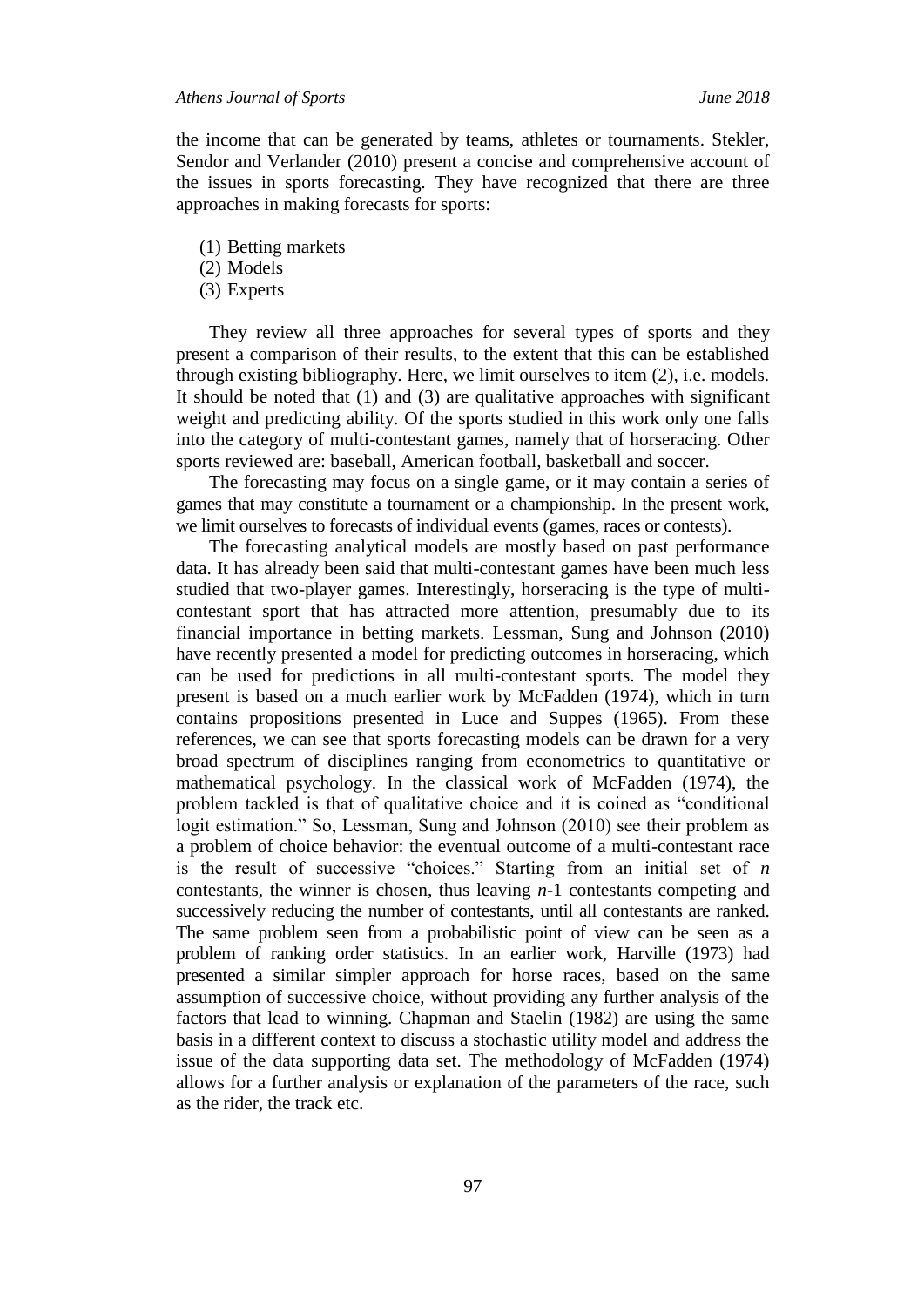The research is most often connected to assessing the utility of a race in conjunction to betting schemes as is done for example in the work of Ali (1977). In a more detailed and extensive work, Bolton and Chapman (2008) discuss the use of a multinomial logit model for the purpose of achieving positive returns at the track.

The major problem that arises from employing this approach is the estimation of the underlying parameters for the calculation of the probabilities for winning in each race. To employ the model of McFadden (1974), we need a rich data set that will allow the use of the *maximum likelihood estimation (MLE)* method. Johnson, Jones and Tang (2006) present an extensive discussion and demonstrate the use of the maximum likelihood estimation method for the purpose of estimating the parameters in the multinomial logit model of McFadden (1974).In their work, they employed *orthogonal polynomial expansion* of order 3 to estimate the parameters of the model. Subsequently, they split the data set of 1200 actual race outcomes into two subsets of 800 and 400 outcomes. The first subset was used for the estimation of the parameters and the second set for the testing and verification of the model.

#### **General Description**

As it has already been stated, the outcome of a multi-contestant race or game is basically a ranking problem. Let's assume that we have seven athletes competing in a race. The outcome will depend on the individual performance of each athlete. Let's say that the race outcomes are *running times*, in which case the winner is the athlete that comes first, i.e. the one that achieves the minimum of the times.

So, let  $X_i$ ,  $i = 1, ..., m$  (assuming *m* athletes are competing) be the times (which hare random variables) achieved by the athletes in a particular game. Then, the probability of a particular outcome would be expressed as, for e.g. *m*  $= 4$ 

$$
\Pr\{X_1 < X_2 < X_3 < X_4\}
$$

or the probability of athlete 1 being the first

$$
Pr{athlete1 terminates first} = Pr{X1 < X2, X3, X4}
$$

The simplest case would be to assume that running times are independently distributed. Then the fact that several athletes compete in a race is really irrelevant. What would matter is just individual performance. From experience we know that this is not true. The fact that athletes are competing against each other makes a difference in the running times and thus the assumption of independence cannot be realistic. We clearly need a more complex assumption. Since for the prediction we only need probability for the relative performance, i.e. the ranking and not the absolute times, we can assume as an approximation that the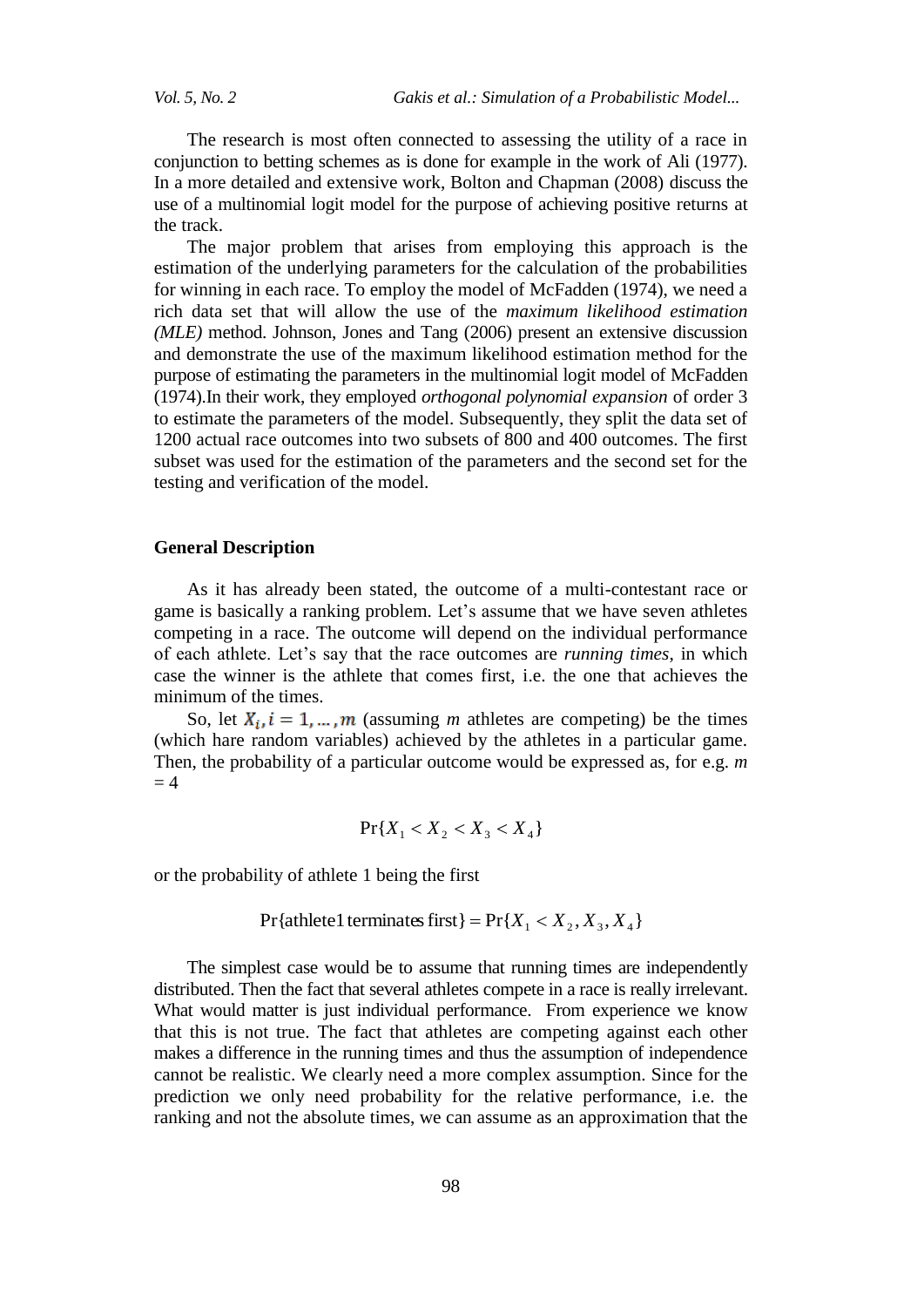simultaneous presence of many athletes in the same competition just reduces the time scale but not the final ranking probabilities. So, when our sample from races is large and we have results for all possible combinations of athletes from the pool, we can build a prediction model that would yield good results in terms of predictive power. If this is the case, and if we have races of *m* athletes out of a pool of  $n>m$ , then to express the probability of a specific outcome it would suffice to know the relative strength of each athlete in the form of a *dominance* vector  $D = \{d_1, \dots, d_n\}$  that not only *ranks* the contesting athletes, but quantifies the dominance as well.

Knowledge of the dominance vector can lead to the calculation of the probabilities of outcomes in races with specific athletes.

### **The Conditional Logit Model**

Here we present the Conditional Logit Model as was presented by McFadden (1974) and was utilized by Lessman, Sung and Johnson (2010).

Let  $S = {\mathbf{x}_{i}^{j}}_{i=1}^{n_{j},R}$  $i=1, j$ *j*  $S = {\mathbf{x}_i^j}_{i=1}^{n_j}$  $= {\{\mathbf{x}_i^j\}}_{i=1, j=1}^{n_j, R}$  denote a dataset of *R* past races, where  $\mathbf{x}_i^j \in \mathbb{R}^m$  represents the *m* independent characteristic variables (such as the rider) of a single contestant *i* in a race *j*.

Also, let  $\beta$  be the vector of coefficients that measure the relative contribution of the independent characteristic variables of contestant-race combination.

Then we define a random variable  $Y_k^j$  that expresses the probability of contestant *k* winning race *j* as

$$
Y_k^j = \begin{cases} \n1 \text{ if } \beta \mathbf{x}_k^j + \varepsilon_k^j > \beta \mathbf{x}_i^j + \varepsilon_i^j \; \forall \, k, i = 1, \dots, n_j, k \neq i \\ \n0 \text{ otherwise} \n\end{cases}
$$

And  $\varepsilon_i^j$  $\varepsilon_i^j$  is an error factor. If the error factors are independent and identically distributed according to the double exponential distribution, the probability  $p_k^j$  of contestant *k* winning race *j* is given by the following conditional logit function:

$$
p_{k}^{j} = \frac{\exp(\beta \mathbf{x}_{k}^{j})}{\sum_{i=1}^{n_{j}} \exp(\beta \mathbf{x}_{i}^{j})}
$$

The values of vector **β** are the ones estimated by means of a *maximum likelihood estimation* procedure.

The model has the fundamental advantage that it allows for the estimation of the probabilities for the specific composition of the specific race. Assuming that the underlying characteristics remain stable, then the model can describe sufficiently the race outcomes.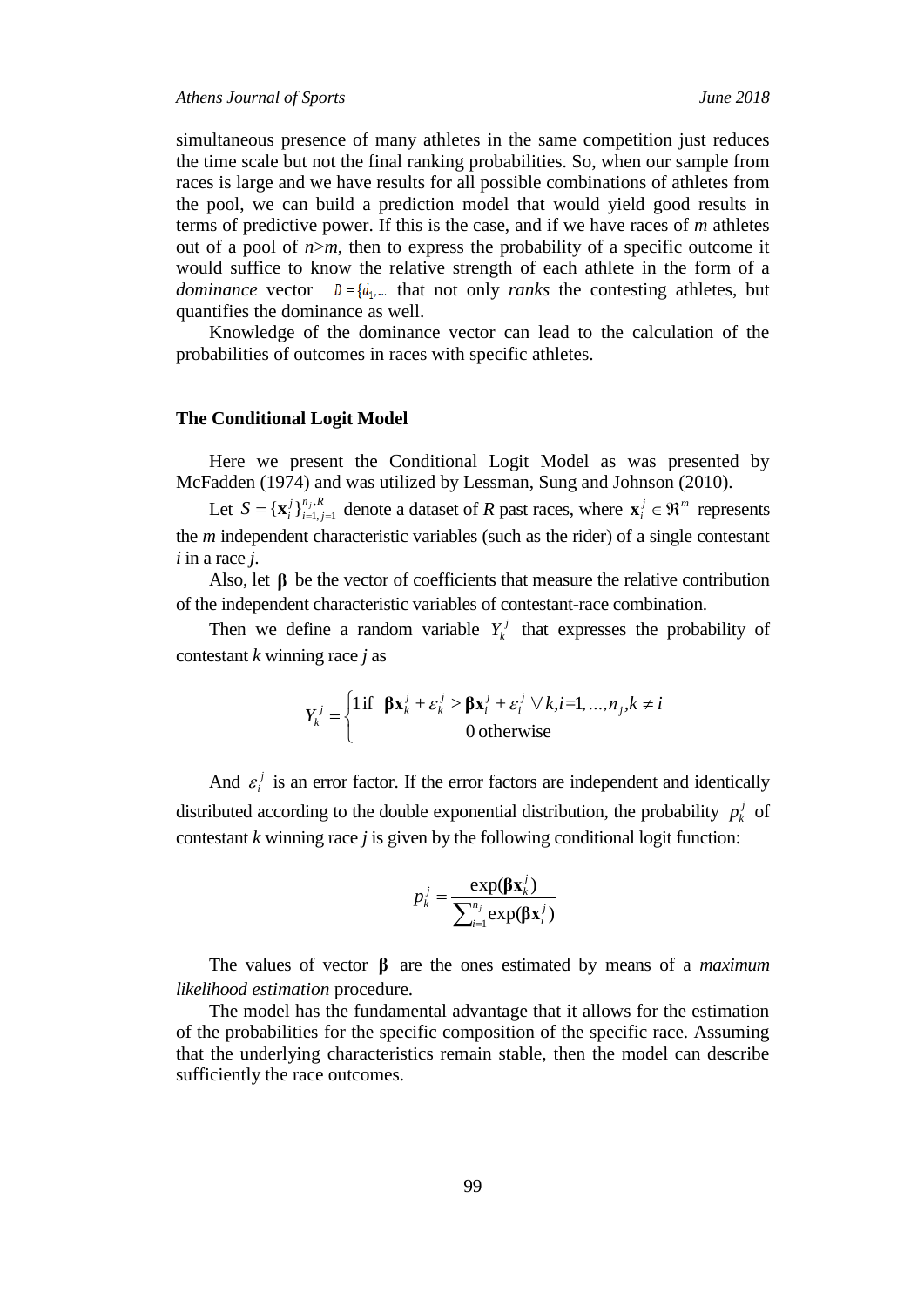Next, assuming that the second position is a choice among the remaining contestants with no dependence on the first winner, then the probability of contestant *k* winning race *j* is given by the following conditional logit function:

$$
p_k^j = \frac{\exp(\beta \mathbf{x}_k^j)}{\sum_{i=1}^{n_j-1} \exp(\beta \mathbf{x}_i^j)}
$$

Clearly, a simplification of the problem is to consider the factors  $exp(\beta x_i^j)$ as constant parameters, not depending on the race, but rather only on the contestant. In the next section, we show how some simple assumptions can lead to a simplified model that can provide a way to calculate the probabilities in the absence of more information or a deeper analysis of the underlying success factors.

It should be noted that the model conditional logit model was developed for a general class of qualitative choice behavior model and has been applied for horse races in the existing bibliography. Horse races have some easily discernible characteristics e.g. horse-riders, tracks etc. which may not be as easy to recognize in the case of other sports, e.g. bicycle races, where there is no underlying reason to connect a bicyclist with the bicycle, the track, the season or other influencing factors.

## **Independently Distributed Exponential Race Times**

## *The Basic Problem*

We have a pool of  $N, N = 1,2,...$  athletes competing in groups of  $M, M = 1, \ldots, N$  athletes each time. We have data results from  $K, K \gg N$ , races.

In this first approach we assume independently and identically distributed negative exponential random variables ("expo r.v.'s") for the individual race time of each athlete. Say the individual parameters of the distributions are  $i, i = 1, \ldots, N$ .

With knowledge of the actual ranks, without knowing the actual race times, we can obtain an estimate of the relative rank. We know that when comparing *M* iid expo r.v.'s, then the probability of 1 coming ahead of the other is

$$
p_{[1]} = \frac{\lambda_{[1]}}{\lambda_{[1]} + \lambda_{[2]} + \dots + \lambda_{[M]}} \tag{1}
$$

where  $\lambda_{[n]}$  denotes the distribution parameter of the athlete that ranked *n*-th. Thus, the *likelihood* of a particular outcome is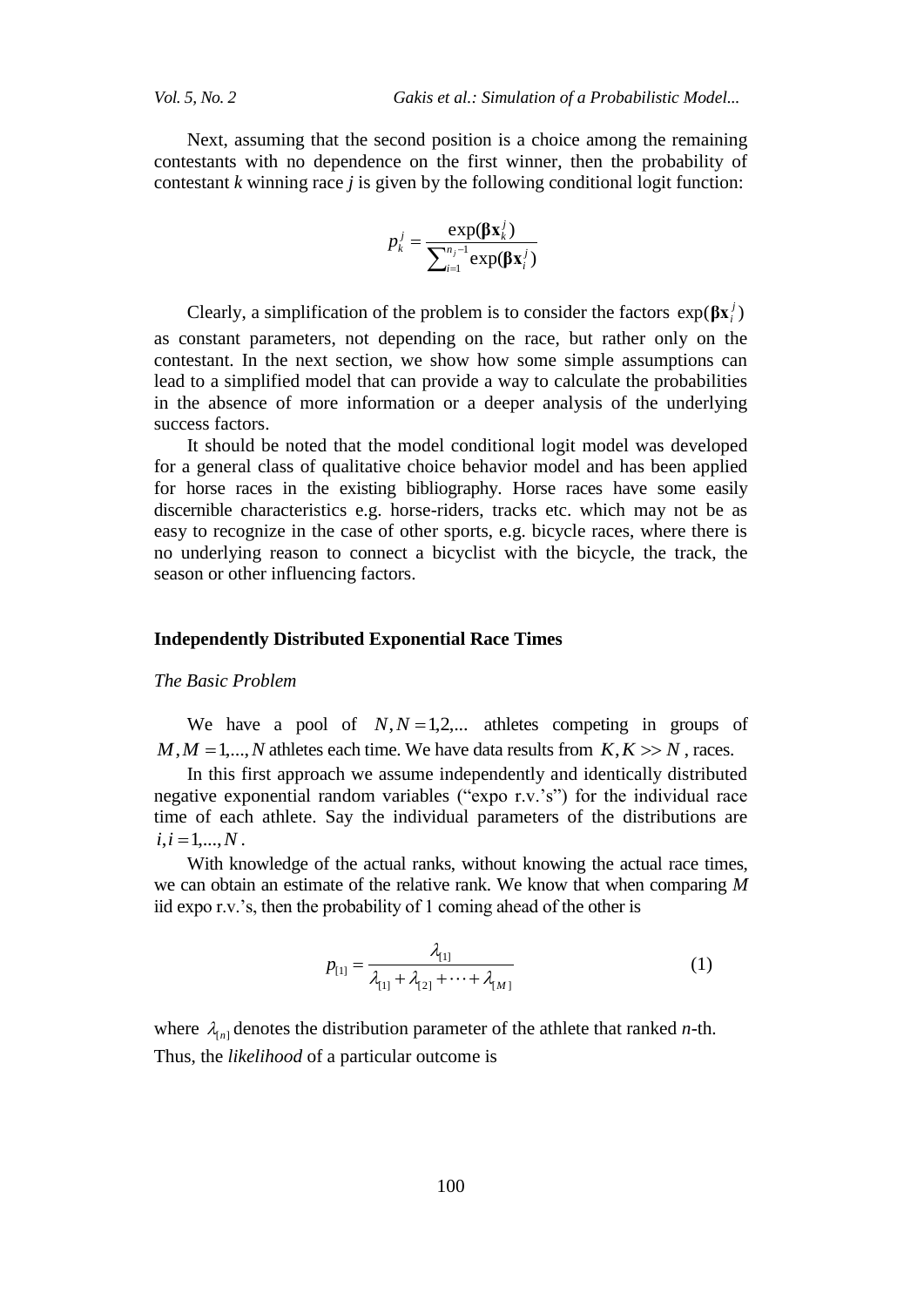*Athens Journal of Sports June 2018*

$$
p_{[1,...M]} = \frac{\lambda_{[1]}}{\lambda_{[1]} + \lambda_{[2]} + \dots + \lambda_{[M]}} \frac{\lambda_{[2]}}{\lambda_{[2]} + \dots + \lambda_{[M]}} \dots \frac{\lambda_{[M-1]}}{\lambda_{[M-1]} + \lambda_{[M]}} \tag{2}
$$

For a discussion of the order statistics of the exponential distribution and a proof of the above, the reader is referred to Ahsanullah, Nevzorov andShakil (2013).

Knowing the values of the parameters  $\lambda_{1,1}$ , we can obtain the probability of each outcome or just the first athlete in each race. Inversely, knowing several outcomes of races (without knowing the underlying scores or race times), we can estimate relative values for the parameters  $\lambda_{1,1}$ , to maximize the likelihood of all the outcomes.

Thus, in our approach we generate random outcomes of games (with given distributions and parameter values) and we proceed to estimating the parameters. The comparison between the original values and the estimated ones give us an indication of the ability of our approach to generate good predictions of races.

If we generate *n* races and we denote with  $p_{{i_1,...,N}}^j$ ,  $j = 1,...,N$  $j_{[1,...,M]}^{j}$ ,  $j = 1,...,N$  the likelihood of each race, then the likelihood function for the simulation run is

$$
f^{n}(\lambda) = \prod_{j=1}^{n} \frac{\lambda_{[1]}^{j}}{\lambda_{[1]}^{j} + \lambda_{[2]}^{j} + \cdots + \lambda_{[M]}^{j}} \frac{\lambda_{[2]}^{j}}{\lambda_{[2]}^{j} + \cdots + \lambda_{[M]}^{j}} \cdots \frac{\lambda_{[M-1]}^{j}}{\lambda_{[M-1]}^{j} + \lambda_{[M]}^{j}}
$$

and the log-likelihood function is

$$
F(\lambda) = \log f^{n}(\lambda) = \sum_{j=1}^{n} \sum_{k=1}^{M-1} \left( \log \lambda_{\{k\}}^{j} - \sum_{m=k}^{M} \log \lambda_{\{m\}}^{j} \right)
$$

It should be noted that the vector of the values  $\lambda_{1}$  is the dominance vector *D*, discussed in Section 3.

The values of the estimator vector  $\lambda^*$  are the ones that maximize  $F(\lambda)$ . A log-likelihood function can be calculated for the first athlete only in each race as follows:

$$
F(\lambda) = \log f^{n}(\lambda) = \sum_{j=1}^{n} \left( \log \lambda_{[1]}^{j} - \sum_{m=1}^{M} \log \lambda_{[m]}^{j} \right)
$$

This log-likelihood function can be used for computational simplicity although it should not be expected to yield more accurate results.

#### *The Simulated Problem*

In our simulation, we considered the case of a pool of ten (10) athletes, running in groups of four (4) athletes each time. We generate 500 races with random participation of athletes with each probability. Race times (exponentially and independently distributed) are generated based on assumed values of the parameters $\lambda_{0}$  according to the following table: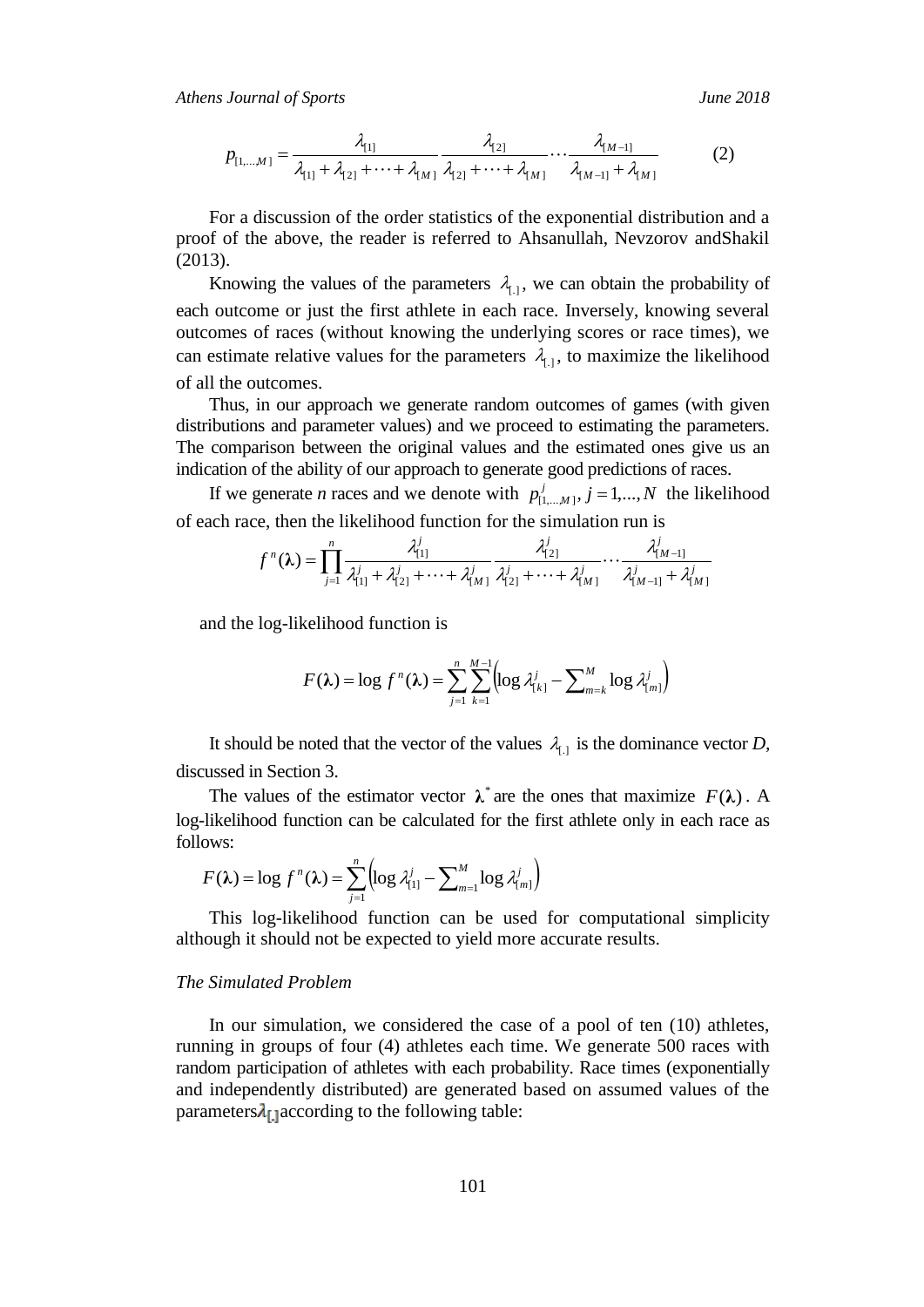**λ(1) λ(2) λ(3) λ(4) λ(5) λ(6) λ(7) λ(8) λ(9) λ(10)** 1.0000 0.9091 0.8333 0.7692 0.7143 0.6667 0.6250 0.5882 0.5556 0.5263

The first 400 races are used to generate Maximum Likelihood Estimators (MLEs). The estimators are always estimated relative to that of the first athlete, whose value is set to 1. The last set of 100 values is used to compare the value of the Likelihood Function for the *first-ranking athlete* in each race with the assumed and the estimated parameter values to appraise the predictive power of the estimators.

We run a total of 100 simulation runs and we are additionally calculating the percentage of times that athlete 1 is the dominant athlete, i.e. there is no other athlete with a parameter value higher than 1. Finally, we calculate the average estimated parameter values, we order them and we compare the rankings with the original rankings. The number of permutations needed to recover the original order is a measure of performance of the estimation since it reflects the degree to which we have recovered the original order.

Furthermore, we repeat the above process with times that follow the Erlang-2 and Erlang-4 distributions, with the same -parameter values.

#### *The Simulation Program*

The simulation was performed using MS Excel workbook with the simulation runs programmed with VBA and the MLEs obtained using the Solver add-in.

The simulation program consists of one main procedure and four subroutines, which are given in the Appendix: a subroutine for initialization, a subroutine for the repetition of the simulations, a subroutine for the generation of the simulated game results and a subroutine for the calculation of the MLEs. The subroutine for the generation of race times is different for the exponential times and for Erlang-*k*times, although *k* is entered as an integer parameter and in general can cover the case of exponential distribution for value *k=*1.

# *Results of the Simulation Runs Exponentially Distributed Race Times*

For exponentially distributed race times we obtain the following results:

- Athlete 1 was found to be the best athlete in 68% of the cases.
- The ML function with the estimated values was very close to the one with the original values.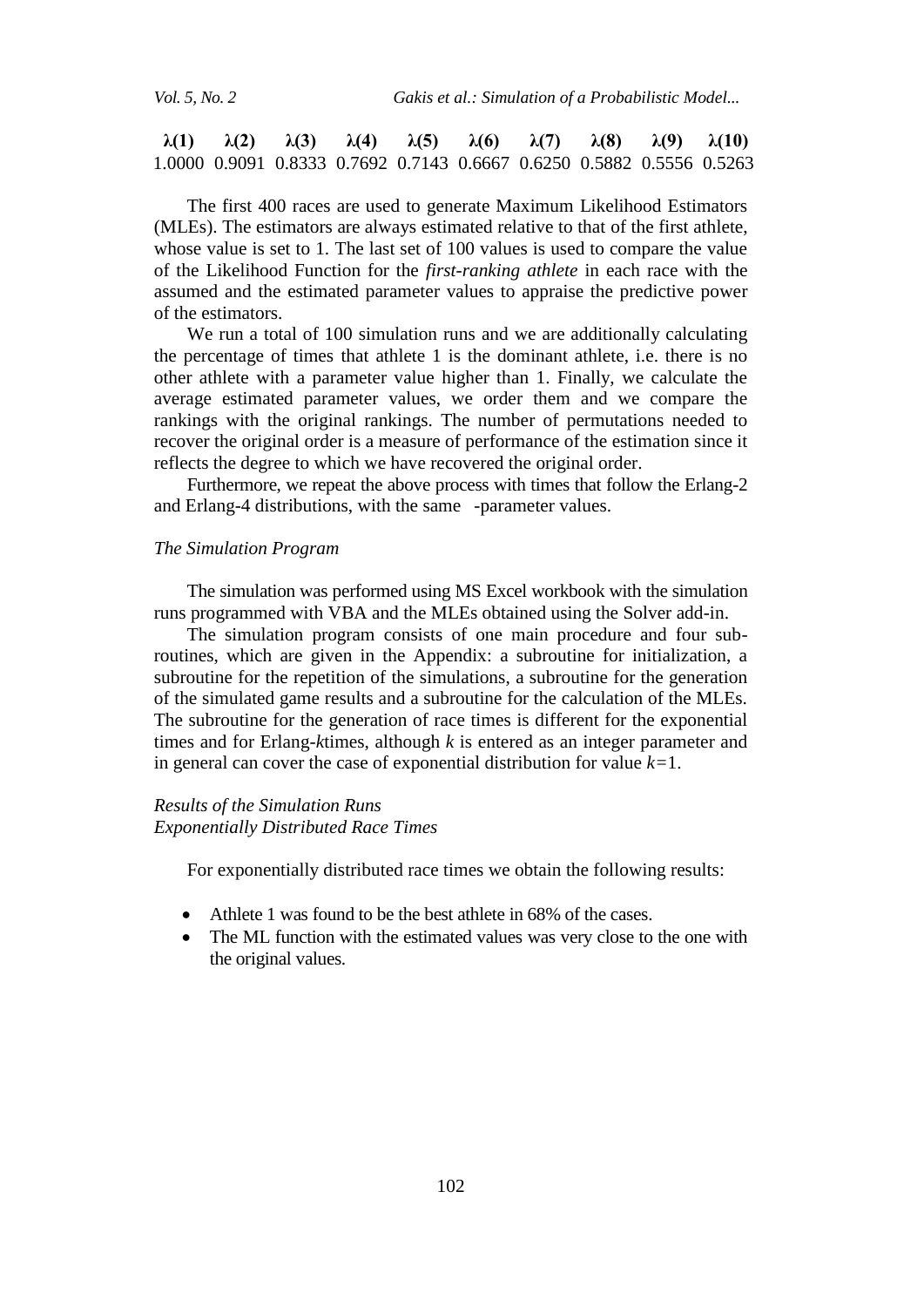

The resulting ordering of athletes was relatively close to the original.



The mean permutations number is 4.68.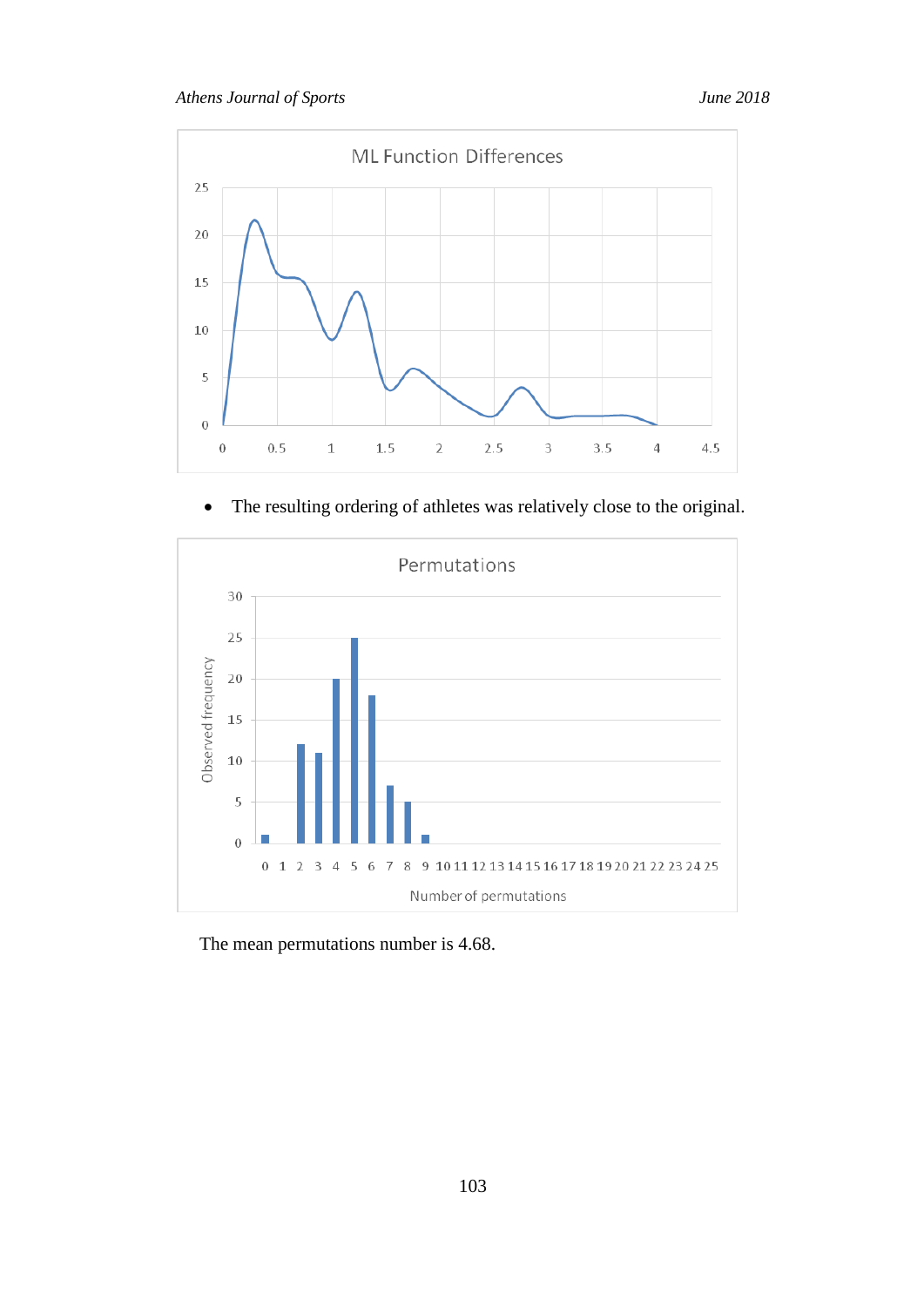Table of results:

| <b>ANALYSI</b> |              |              |                                                                |              |              |              |              |              |                      |               |
|----------------|--------------|--------------|----------------------------------------------------------------|--------------|--------------|--------------|--------------|--------------|----------------------|---------------|
| S              | $\lambda(1)$ | $\lambda(2)$ | $\lambda(3)$                                                   | $\lambda(4)$ | $\lambda(5)$ | $\lambda(6)$ | $\lambda(7)$ | $\lambda(8)$ | $\lambda(9)$         | $\lambda(10)$ |
| Real           |              |              | 0.9091 0.8333 0.7692 0.7143 0.6667 0.625 0.5882 0.5556 0.5263  |              |              |              |              |              |                      |               |
| Means          |              |              | 0.9115 0.8724 0.7743 0.7224 0.6816 0.629                       |              |              |              |              |              | 0.5893 0.5592 0.5266 |               |
| Median         |              |              | 0.9185 0.8682 0.7564 0.7047 0.6768 0.6094 0.576 0.5585 0.5223  |              |              |              |              |              |                      |               |
| St. Dev.       |              |              | 0.1371 0.1278 0.1226 0.1123 0.1034 0.1013 0.0918 0.0797 0.0873 |              |              |              |              |              |                      |               |
| (sample)       | 0            |              |                                                                |              |              |              |              |              |                      |               |
| Max            |              |              | 1.3327 1.2278 1.0834 1.1673 0.9702 0.9046 0.8272 0.7212 0.843  |              |              |              |              |              |                      |               |
| Min            |              |              | 0.6496 0.6032 0.5259 0.5387 0.4257 0.444 0.3839 0.3744 0.3282  |              |              |              |              |              |                      |               |
| Range          | $\Omega$     |              | 0.6831 0.6246 0.5574 0.6286 0.5445 0.4606 0.4432 0.3468 0.5148 |              |              |              |              |              |                      |               |
| Range/Me       |              |              | 0.7494 0.7159 0.7199 0.8702 0.7989 0.7322 0.7521 0.6203 0.9776 |              |              |              |              |              |                      |               |
| an             | 0            |              |                                                                |              |              |              |              |              |                      |               |

*Erlang-2 Distributed Race Times*

For Erlang-2 distributed race times we obtain the following results:

- Athlete 1 was found to be the best athlete in 91% of the cases.
- The ML function with the estimated values was very close to the one with the original values.



The resulting ordering of athletes was relatively close to the original.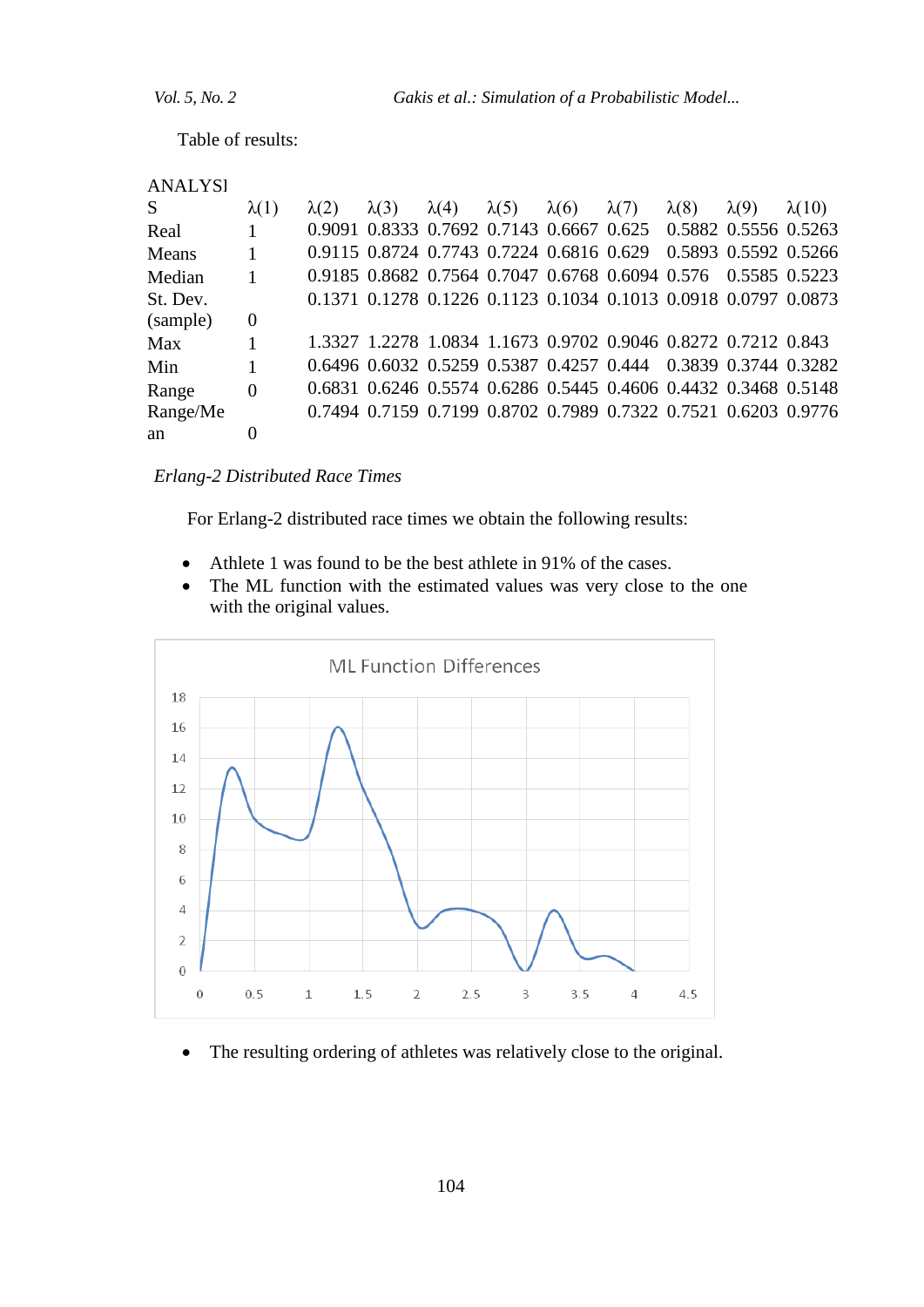

The mean permutations number is 2.06.

Table of results:

| <b>ANALYSIS</b>   | $\lambda(1)$ | $\lambda(2)$ | $\lambda(3)$ | $\lambda(4)$ | $\lambda(5)$ | $\lambda(6)$  | $\lambda(7)$  | $\lambda(8)$ | $\lambda(9)$ | $\lambda(10)$ |
|-------------------|--------------|--------------|--------------|--------------|--------------|---------------|---------------|--------------|--------------|---------------|
| Real              |              | 0.8696       | 0.7692       | 0.6897       | 0.625        | 0.5714        | 0.5263        | 0.4878       | 0.4545       | 0.4255        |
| Means             |              | 0.8228       | 0.6776       | 0.5803       | 0.496        | 0.4383        | 0.382         | 0.3497       | 0.3162       | 0.283         |
| Median            |              | 0.8079       | 0.6782       | 0.5663       |              | 0.4944 0.4292 | 0.3742        | 0.3426       | 0.3092       | 0.275         |
| St. Dev. (sample) | $\Omega$     | 0.1249       | 0.1096       | 0.0954       | 0.083        | 0.0657        | 0.0633        | 0.0538       | 0.055        | 0.0483        |
| Max               |              | 1.1757       | 0.9865       | 0.8243       | 0.7256       |               | 0.6422 0.5836 | 0.5209       | 0.5428       | 0.4127        |
| Min               |              | 0.5732       | 0.4649       | 0.4054       | 0.339        | 0.3116        | 0.257         | 0.2348       | 0.2073       | 0.1903        |
| Range             | $\Omega$     | 0.6025       | 0.5215       | 0.4189       | 0.3866       | 0.3307        | 0.3266        | 0.2861       | 0.3355       | 0.2224        |
| Range/Mean        | 0            | 0.7322       | 0.7697       | 0.7219       | 0.7795       | 0.7544        | 0.855         | 0.8181       | 1.0611       | 0.7859        |

# *Erlang-4 Distributed Race Times*

For Erlang-4 distributed race times we obtain the following results:

- Athlete 1 was found to be the best athlete in 97% of the cases.
- The ML function with the estimated values was very close to the one with the original values.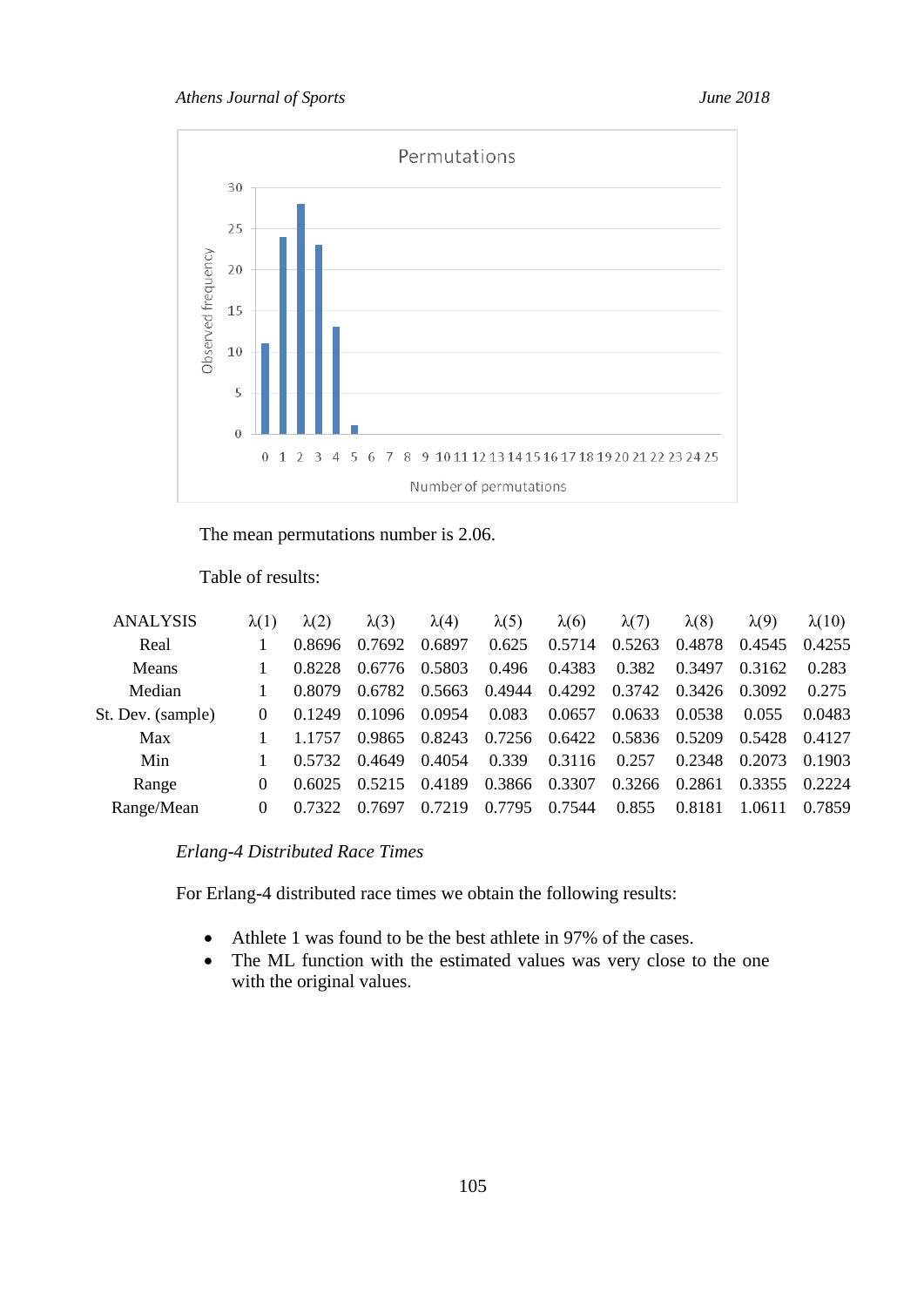

The resulting ordering of athletes was relatively close to the original.



The mean permutations number is 0.94.

| ANALYSIS                                                                           | $\lambda(1)$ $\lambda(2)$   | $\lambda(3)$ |                                                                  | $\lambda(4)$ $\lambda(5)$ | $\lambda(6)$ $\lambda(7)$ | $\lambda(8)$ | $\lambda(9)$ | $\lambda(10)$ |
|------------------------------------------------------------------------------------|-----------------------------|--------------|------------------------------------------------------------------|---------------------------|---------------------------|--------------|--------------|---------------|
| Real                                                                               |                             |              | 0.8696 0.7692 0.6897 0.625 0.5714 0.5263 0.4878 0.4545 0.4255    |                           |                           |              |              |               |
| Means                                                                              |                             |              | 1 0.7518 0.561 0.439 0.3622 0.2933 0.2503 0.2127 0.1818 0.1562   |                           |                           |              |              |               |
| Median                                                                             |                             |              | 1 0.7613 0.5688 0.4434 0.3646 0.2909 0.2464 0.2147 0.1752 0.1545 |                           |                           |              |              |               |
| St. Dev. (sample) 0 0.1225 0.0885 0.0729 0.0559 0.0456 0.0438 0.0334 0.0333 0.0271 |                             |              |                                                                  |                           |                           |              |              |               |
| Max                                                                                | $1 \quad 1.0425 \quad 0.74$ |              | 0.6787 0.5375 0.4133 0.3812 0.2993 0.2977 0.2266                 |                           |                           |              |              |               |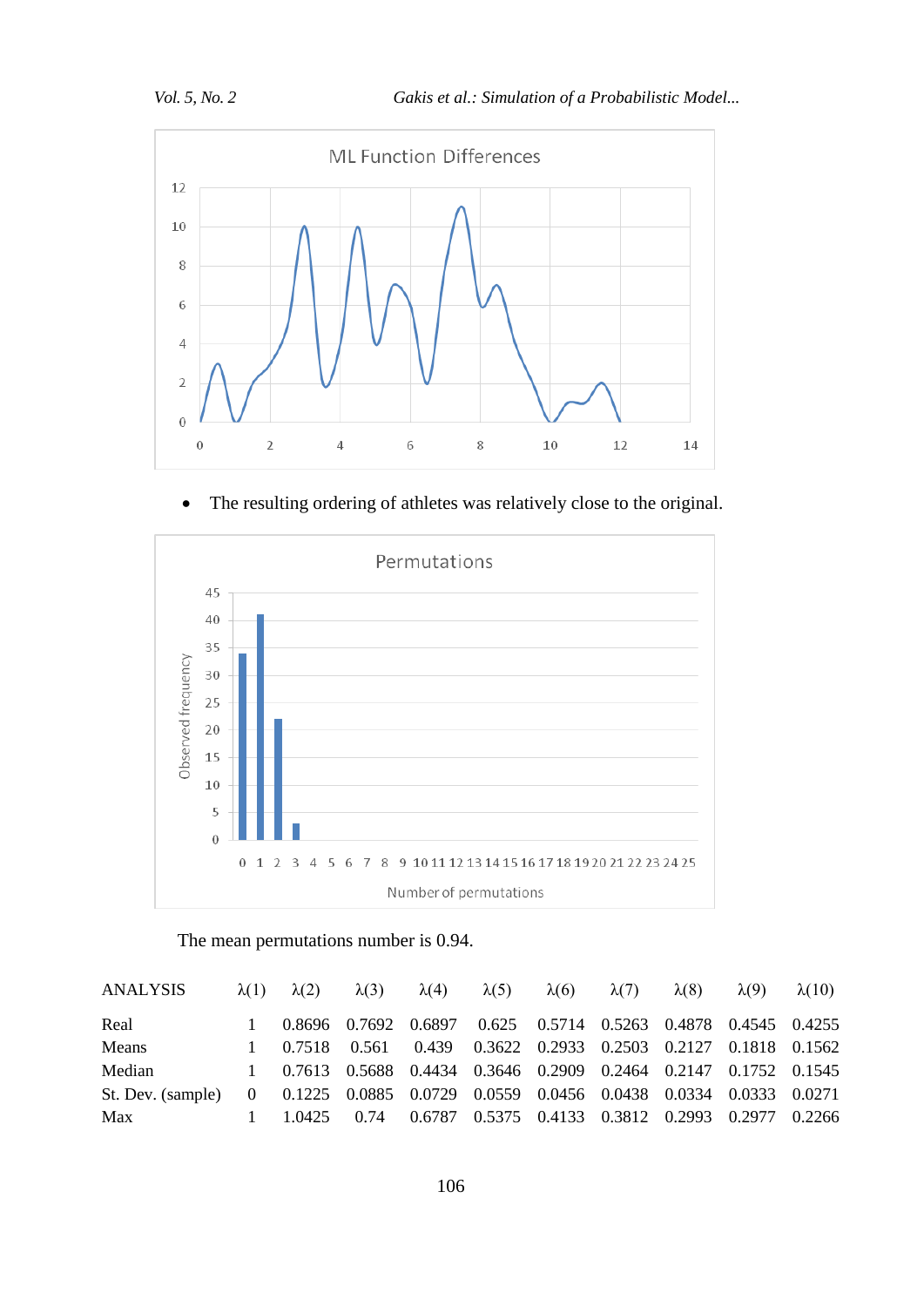*Athens Journal of Sports June 2018*

Table of results: Min 1 0.4372 0.3465 0.2967 0.2372 0.1989 0.161 0.1175 0.112 0.0924 Range 0 0.6053 0.3935 0.382 0.3004 0.2144 0.2202 0.1818 0.1857 0.1342 Range/Mean 0 0.8052 0.7015 0.8701 0.8293 0.7309 0.8798 0.855 1.0214 0.8591

#### **Conclusions**

From the above results we can see that our approach gives very good results for the given original parameter values. In particular, the estimators we obtain constitute reliable estimators for the prediction of first finishing athlete in races. The rankings are in most case very close to the original ones. Most importantly (and not surprisingly), the basis of exponentially distributed race times for the likelihood function seems to provide results for the dominance vector that work better for Erlang-*k* times.

## **Directions for Future Research**

Further experimentation is needed to reveal the limitations of the method and establish the preconditions for usage, possibly with confidence levels.

Another direction is the establishment of a likelihood function based on the order statistics of the Erlang-*k* distribution to obtain more accurate estimators for a broader range of values.

The authors of the present work are in the process of generalizing the above results for the Weibull distribution in general. It can be shown that the ranking problem and the order statistics of the Weibull distribution can be described by equations (1) and (2) for the same shape parameters. Thus, assuming the same shape parameters.

It should be noted here that Lessman, Sung and Johnson (2010) in their criticism for the conditional logit (CL) model, explain that

Despite CL's advantage with respect to accounting for within-race competition, it suffers from some important limitations. In particular, the application of CL assumes that errors are distributed according to the double exponential distribution, which is unlikely in practice…

Furthermore, they pinpoint that the conditional logit (CL) model is unable to capture nonlinear interactions among independent variables. Finally, they warn that a maximum likelihood based estimation of the coefficients may be unstable if a large number of independent variables are used. The authors have developed and presented a machine learning method using a *random forest* procedure. The suggested procedure complements the conditional logit model and compensates for the instability of the standard maximum likelihood estimation.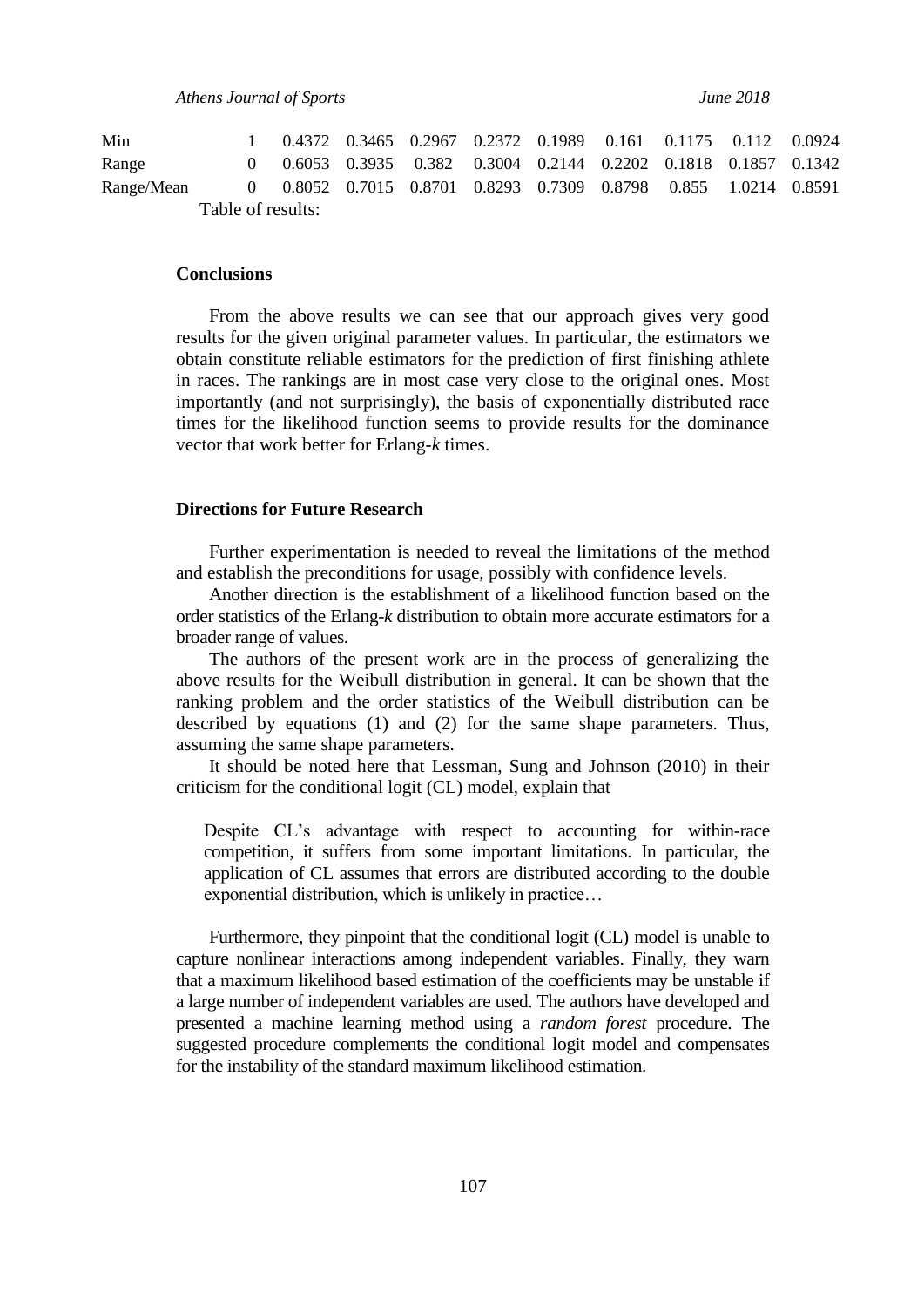*Vol. 5, No. 2 Gakis et al.: Simulation of a Probabilistic Model...*

A similar approach is recommended for the presented model. A machine learning approach can be developed to generate estimators and improve them as more results are being added.

#### **Acknowledgment**

This work was partially supported by the National Research Foundation of Korea Grant funded by the Korean Government (NRF-2014S1A2A2028551).

#### **References**

- Ahsanullah M, Nevzorov VB, and Shakil M (2013) *An Introduction to Order Statistics,*  Paris, France: Atlantis Press.
- Ali MM (1977) Probability and Utility Estimates for Racetrack Bettors. *Journal of Political Economy* 85(4): 803-815.
- Bolton RN, Chapman RG(2008) Searching for positive returns at the track: A multinomial logit model for handicapping horse races, in DB Hausch et al. (eds) *Efficiancy of Racetrack Betting Markets*, 151-171.
- Chapman RG, Staelin R (1982) Exploiting Rank Ordered Choice Data within the Stochastic Utility Model.*Journal of Marketing Research* 19(3): 288-301.
- Gakis K, Pardalos P, Choi CH, and Park JH (2016) A Probabilistic Model for Multi-Contestant Races.*Athens Journal of Sports* 3(2): 111-118.
- Harville DA (1973) Assigning Probabilities to the Outcomes of Multi-Entry Competitions. *Journal of the American Statistical Association* 68(342): 312-316.
- Johnson JEV, Jones O, and Tang L (2006) Exploring decision makers' use of price information in a speculative market. *Management Science* 52(6): 897–908.
- Lessman S, Sung M-C, and Johnson JEV (2010) Alternative methods of predicting competitive events: An application in horserace betting markets. *International Journal of Forecasting* 26(3): 518-536.
- Luce RD, Suppes P (1965) Preference, Utility and Subjective Probability, in RD Luce, RR Bush and EH Galanter(eds) *Handbook of Mathematical Psychology,* 3:249-410.
- McFadden D (1974) Conditional logit analysis of qualitative choice behavior, in P Zrembka (ed) *Frontiers in Econometrics,* 105-142.
- Stekler HO, Sendor D, and Verlander R (2010) Issues in sports forecasting. *International Journal of Forecasting* 26(3): 606-621.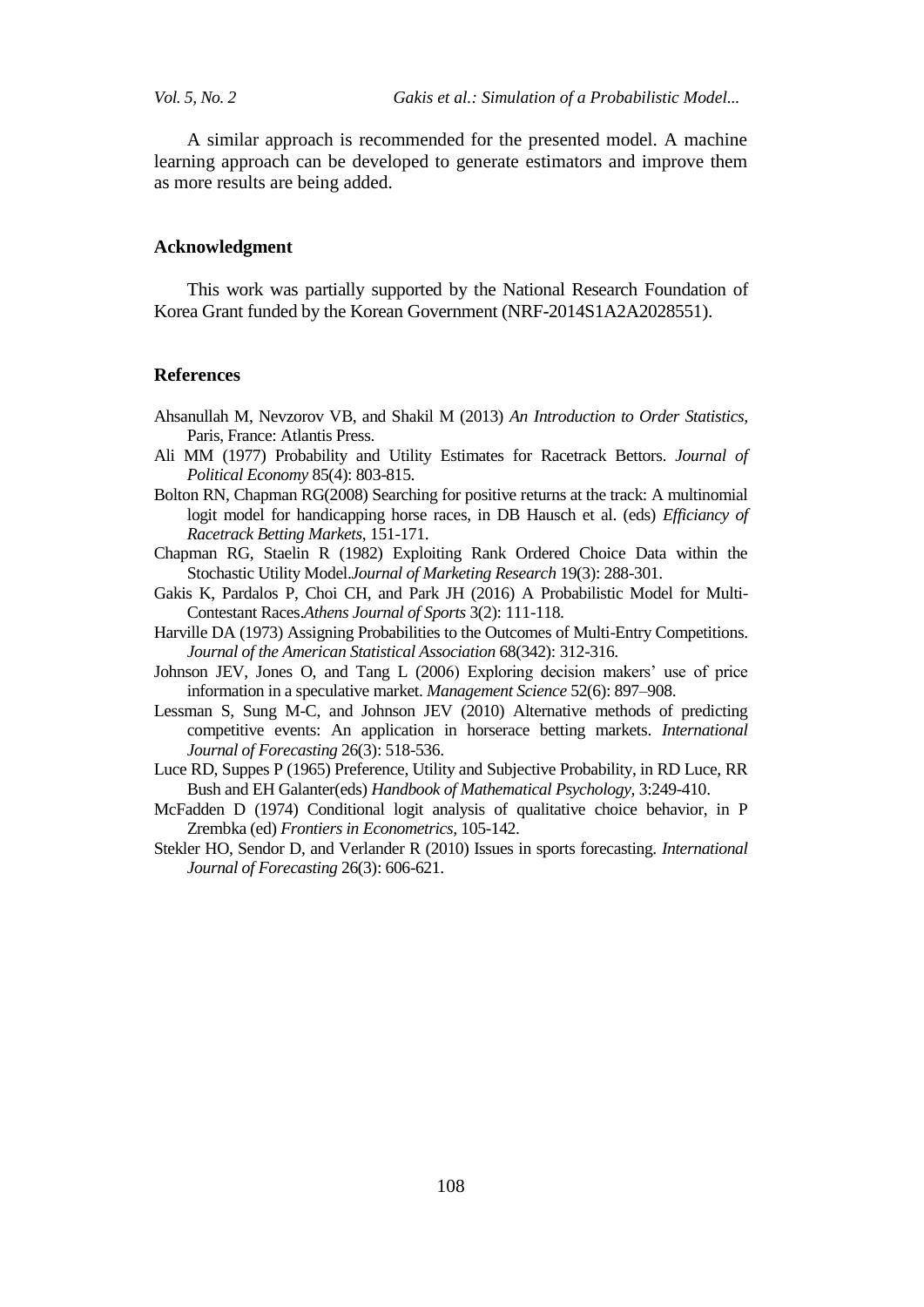*Athens Journal of Sports June 2018*

VBA simulation program *The initialization procedure* Sub initialize()

Set ws = Sheets("Input\_parameters")

athletes\_num =  $Range("athletes\_num")$ athletes\_per\_game = Range("athletes\_per\_game") games\_num = Range("games\_num")

ReDimathlete rates(athletes num) Set cur\_cell = Range("base\_rate") For  $i = 1$  Toathletes\_num athlete\_rates(i) = cur\_cell.Offset(0, i).Value Next i

End Sub

*The main procedure* Sub hundred simulations() Dim counter As Integer Dim my\_ws As Worksheet

Set my\_ws = Sheets("Simulation\_results")

Application.ScreenUpdating = False Application.Calculation = xlManual Application.CalculateBeforeSave = True

```
For counter = 1 To 100
Call simulate
my_ws.Range("a6").Offset(counter, 0).Value = counter
  For i = 1 To 17
my_ws.Range("a6").Offset(counter, i).Value = my_ws.Range("A1").Offset(1, i).Value
   Next
Next counter
```
Application.ScreenUpdating = True Application.Calculation = xlAutomatic Application.CalculateBeforeSave = True

my\_ws.Activate

End Sub *The simulation subprocedure* Sub simulate()

Call generate\_games Call find\_MLEs

End Sub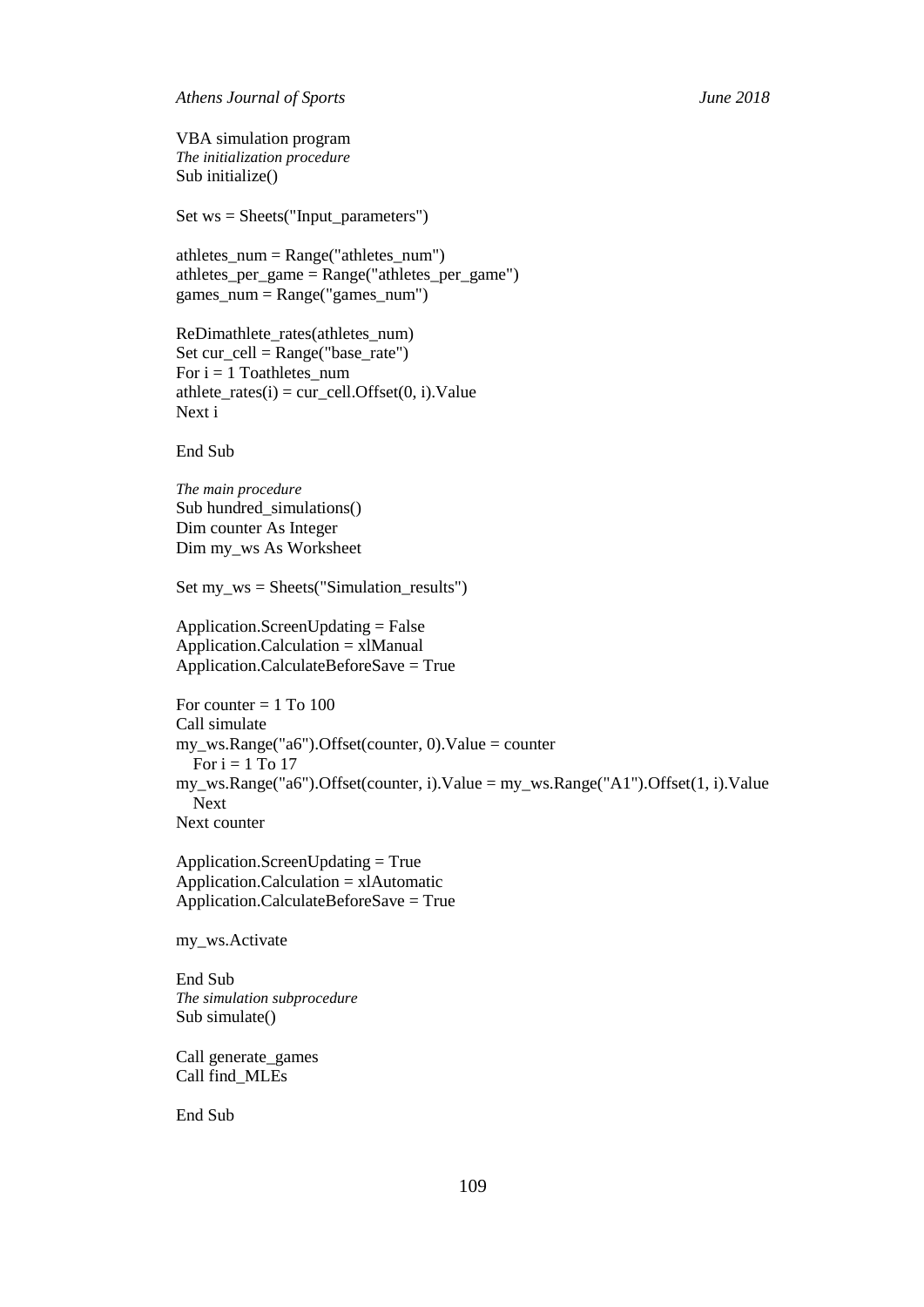*The generation of the games procedure(for exponential distribution)* Sub generate\_games()

'change the seed Dim seed As Integer, first As Double  $seed = Second((Now))$ Call Randomize(seed)  $first = Rnd()$ 

Application.Calculate Call initialize

'declare the array of games and position Dim game\_results() As Integer ReDimgame\_results(games\_num, athletes\_per\_game) 'declare the athletes pool for each game Dim athlete\_pool() As Integer ReDimathlete\_pool(athletes\_num) 'declare each athletes participating in each lane Dim athlete\_set() As Integer ReDimathlete\_set(athletes\_per\_game)

```
'initialize games: for each game create a set of participating athletes
For i = 1 Togames num
   'initialize the pool
ReDimathlete_pool(athletes_num)
  For j = 1 Toathletes_num
athlete_pool(j) = j Next j
  For j = 1 Toathletes_per_game
```

```
 'calculate available athletes in the pool for selection
n = athletes_num - j + 1
```
'select an athlete from the pool for the j-th lane

```
k = Int(Rnd() * n) + 1
```

```
 'put selected athlete in the set and remove from pool
```

```
athlete_set(j) = athlete_pool(k)
```

```
m = UBound(athlete\_pool)
```

```
athlete_pool(k) = athlete_pool(m)
```

```
ReDim Preserve athlete_pool(m - 1)
```

```
game_results(i, j) = athlete_set(j)
```

```
 Next j
Next i
```

```
'go and print participating athletes in lanes
Call ClearSheet(Sheets("Games_initial"), games_num, athletes_per_game)
Set ws = Sheets("Games_initial")
Set top_cell = ws.Range("A1")
```
For  $i = 1$  Togames num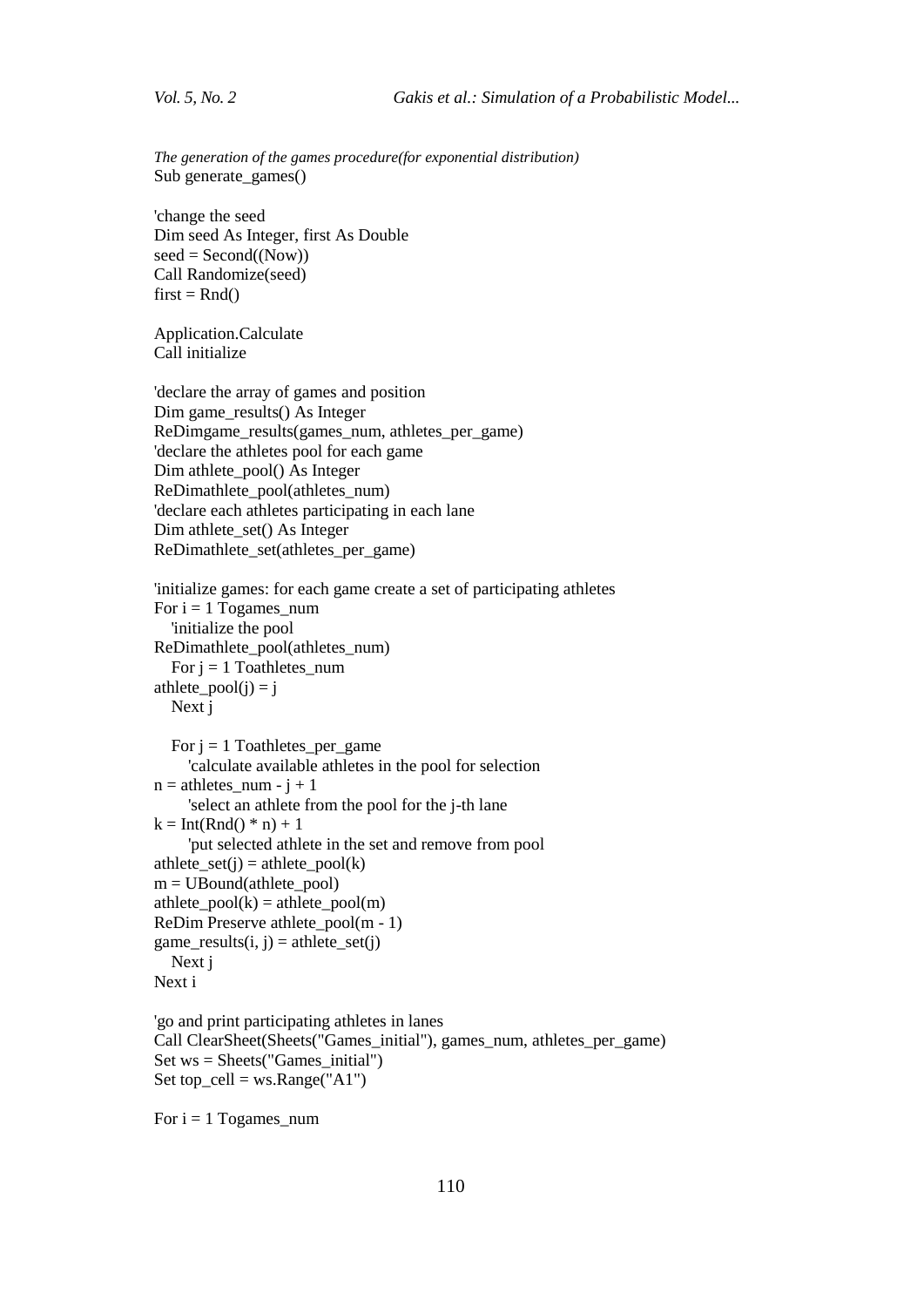For  $j = 1$  Toathletes\_per\_game  $top\_cell.Offset(i, j).Value = game\_results(i, j)$  Next j Next i 'go and simulate the games Call ClearSheet(Sheets("Games\_simulated"), games\_num, athletes\_per\_game) Call ClearSheet(Sheets("Times\_simulated"), games\_num, athletes\_per\_game) Dim temp\_d As Double Dim temp\_i As Integer Dim sorted As Boolean Dim times() As Double ReDimtimes(athletes\_per\_game) Application.Calculate For  $i = 1$  Togames\_num 'find times For  $j = 1$  Toathletes\_per\_game times(j) =  $-1$  / athlete\_rates(game\_results(i, j)) \*  $Log(Rnd()$  Next j 'rearrange by position Do  $sorted = True$ For  $j = 1$  Toathletes\_per\_game - 1 If times(j) > times(j + 1) Then temp  $i =$  game results $(i, j)$ game\_results $(i, j)$  = game\_results $(i, j + 1)$ game\_results $(i, j + 1) = temp_i$  $temp_d = times(j)$  $times(i) = times(i + 1)$  $times(i + 1) = temp_d$  $sorted = False$  End If Next j Loop Until sorted 'print time For  $j = 1$  Toathletes\_per\_game Sheets("Times\_simulated").Range("A1").Offset(i, j).Value = times(j) Next j Next i 'go and print the results Set ws = Sheets("Games\_simulated") Set top\_cell = ws.Range("A1") For  $i = 1$  Togames\_num For  $j = 1$  Toathletes\_per\_game  $top\_cell.Offset(i, j).Value = game\_results(i, j)$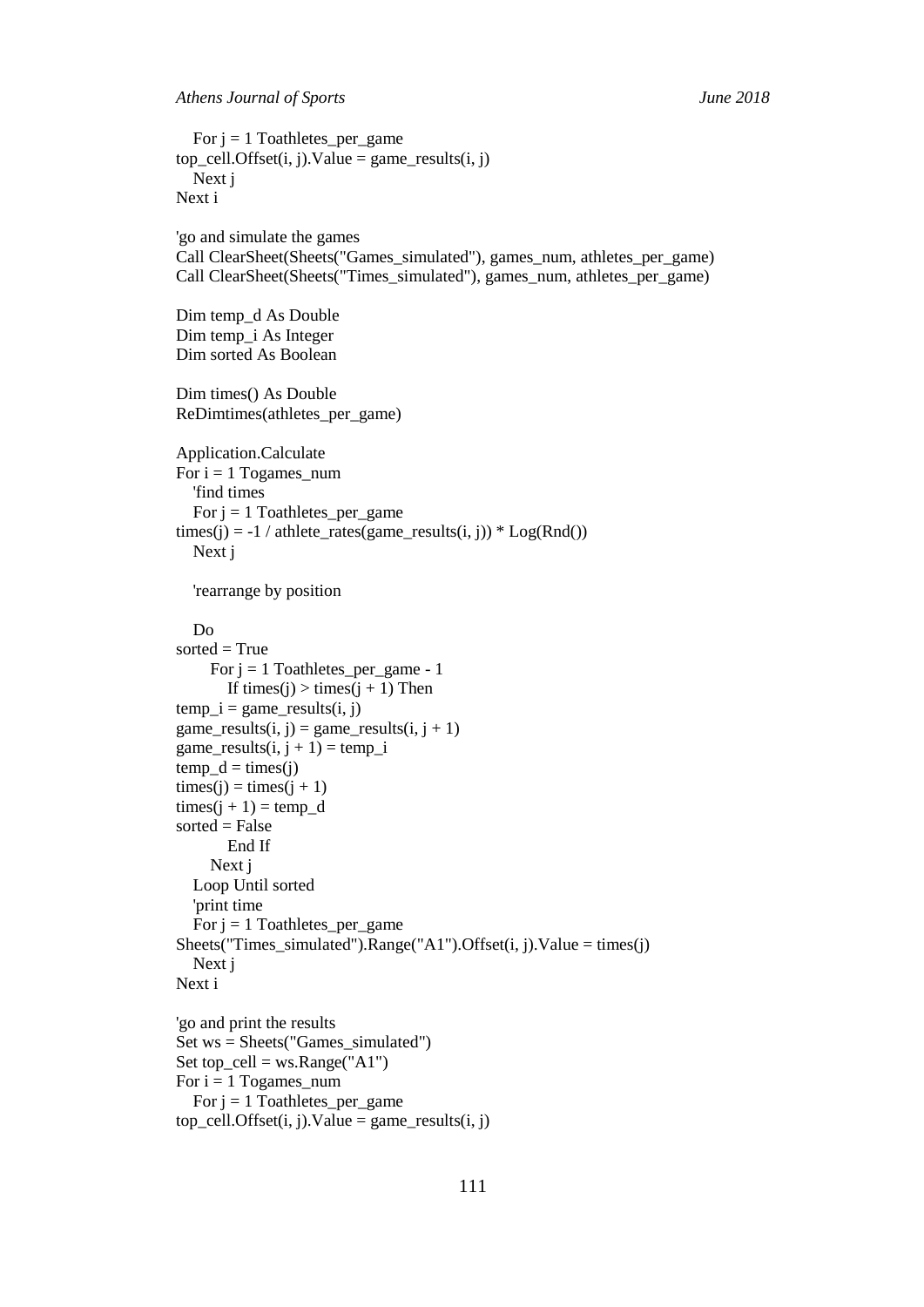Next j Next i

End Sub

*The generation of the games procedure (for Erlang-k disribution)* Sub generate\_games()

'change the seed Dim seed As Integer, first As Double  $seed = Second((Now))$ Call Randomize(seed)  $first = Rnd()$ 

Application.Calculate Call initialize

'declare the array of games and position Dim game results() As Integer ReDimgame\_results(games\_num, athletes\_per\_game) 'declare the athletes pool for each game Dim athlete\_pool() As Integer ReDimathlete\_pool(athletes\_num) 'declare each athletes participating in each lane Dim athlete set() As Integer ReDimathlete\_set(athletes\_per\_game)

```
'initialize games: for each game create a set of participating athletes
For i = 1 Togames_num
   'initialize the pool
ReDimathlete_pool(athletes_num)
  For j = 1 Toathletes_num
athlete_pool(j) = j Next j
  For j = 1 Toathletes per game
      'calculate available athletes in the pool for selection
n = athletes_num - j + 1 'select an athlete from the pool for the j-th lane
k = Int(Rnd() * n) + 1 'put selected athlete in the set and remove from pool
athlete set(i) = \text{athlete pool}(k)m = UBound(athlete-pool)athlete pool(k) = athlete pool(m)ReDim Preserve athlete_pool(m - 1)
```
game\_results $(i, j)$  = athlete\_set $(j)$ 

 Next j Next i

'go and print participating athletes in lanes Call ClearSheet(Sheets("Games\_initial"), games\_num, athletes\_per\_game)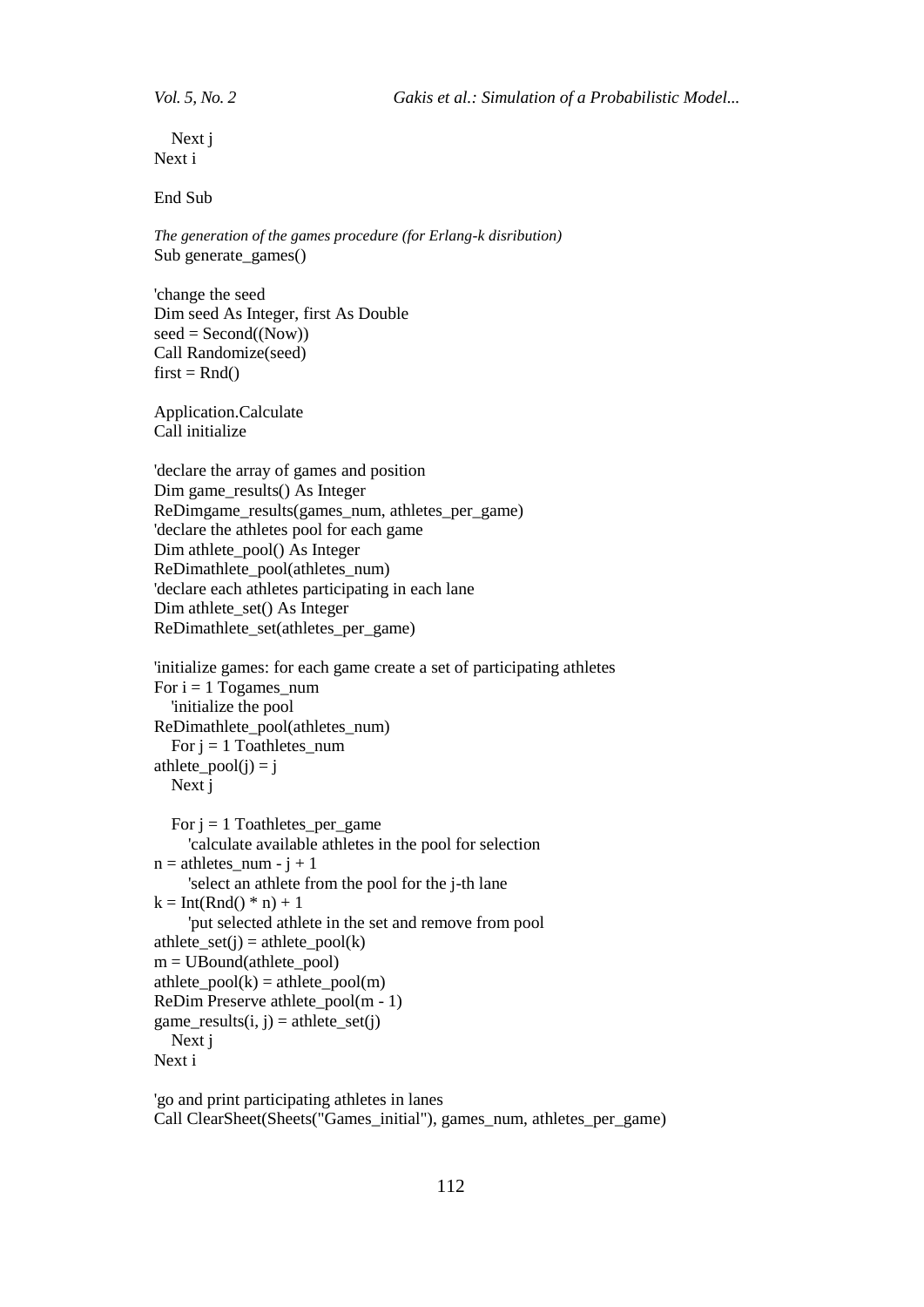Set  $ws = \text{Sheets}("Games initial")$ Set top\_cell =  $ws.Range("A1")$ 

```
For i = 1 Togames_num
  For j = 1 Toathletes_per_game
top\_cell.Offset(i, j).Value = game\_results(i, j) Next j
Next i
'go and simulate the games
Call ClearSheet(Sheets("Games_simulated"), games_num, athletes_per_game)
Call ClearSheet(Sheets("Times_simulated"), games_num, athletes_per_game)
Dim temp_d As Double
Dim temp_i As Integer
Dim sorted As Boolean
Dim times() As Double
ReDimtimes(athletes_per_game)
Application.Calculate
k = Range("Erlang k").ValueFor i = 1 Togames_num
   'generate times Erlang-k
  For j = 1 Toathletes_per_game
times(i) = 0For m = 1 To ktimes(j) = times(j) - 1 / athlete_rates(game_results(i, j)) * Log(Rnd()) Next m
    'times(i) = times(i)/k Next j
   'rearrange by position
   Do
sorted = TrueFor j = 1 Toathletes_per_game - 1
       If times(j) > times(j + 1) Then
temp_i = game_rresults(i, j)game_results(i, j) = game_results(i, j + 1)game_results(i, j + 1) = temp_itemp_d = times(j)times(j) = times(j + 1)times(i + 1) = temp_dsorted = False
        End If
     Next j
   Loop Until sorted
```
'print time